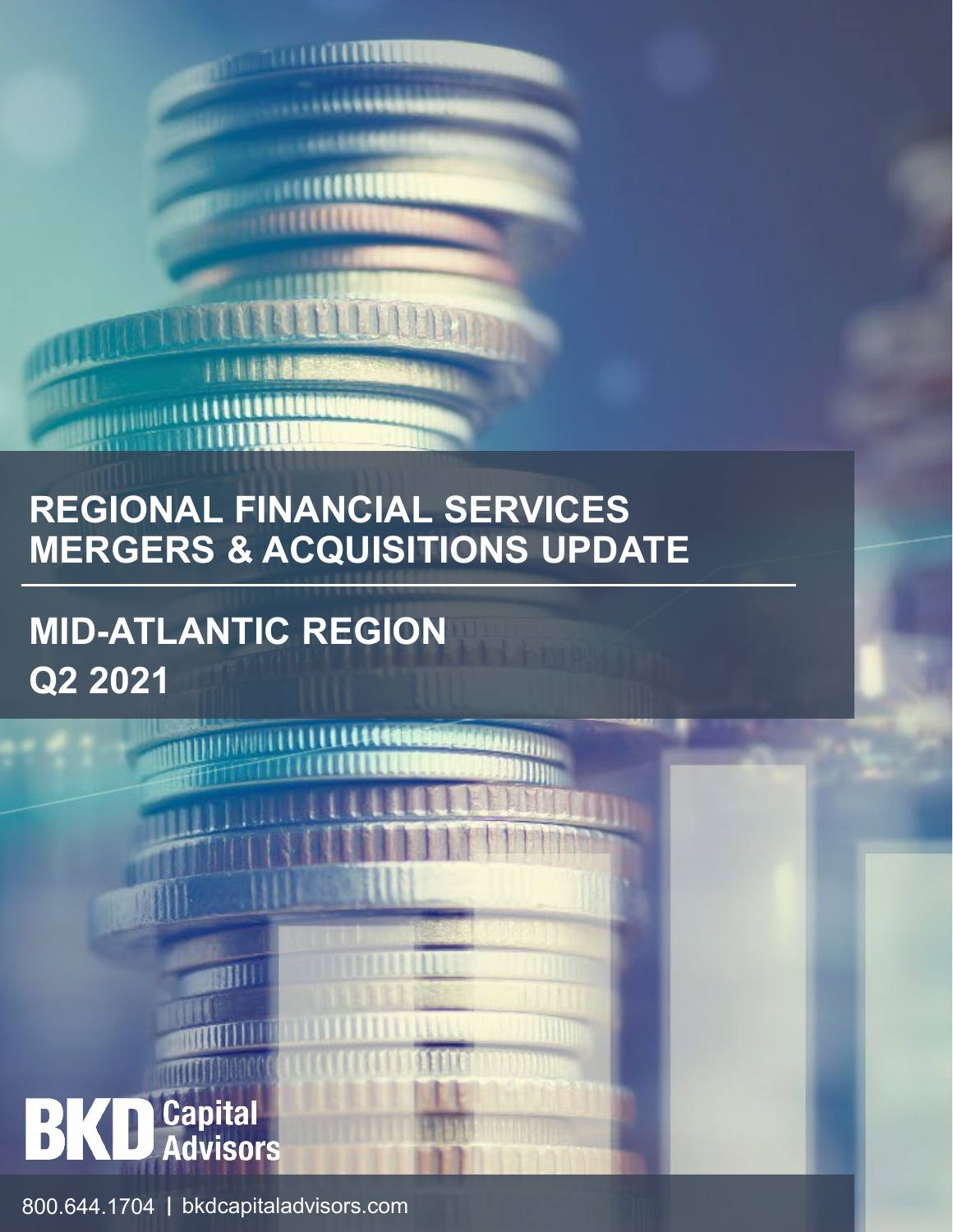### **REGIONAL M&A TRANSACTION STATISTICS**

### **Number of Regional Whole Bank & Thrift Transactions**



*1. YTD based on 8 transactions with publicly available pricing data Note: Includes all whole bank transactions in Delaware, Washington, D.C., Maryland, New Jersey, New York, Pennsylvania, and Puerto Rico Source: S&P Global Market Intelligence*

**BKD CAPITAL ADVISORS** DENVER | INDIANAPOLIS | SPRINGFIELD Page 2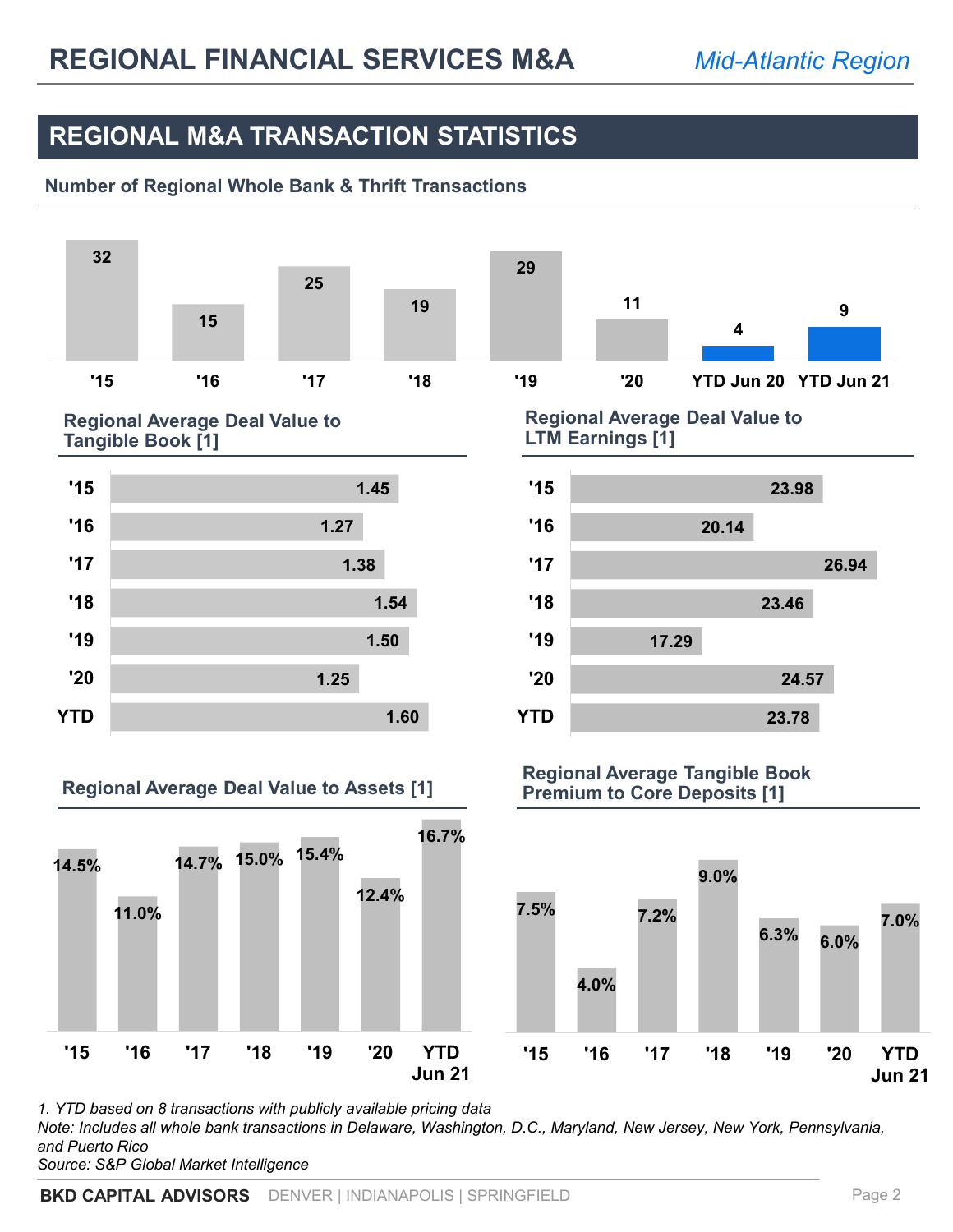## **NATIONAL M&A TRANSACTION STATISTICS**

### **Number of National Whole Bank & Thrift Transactions**



#### **National Average Deal Value to Tangible Book**

| '10 | 1.18 |
|-----|------|
| '11 | 1.10 |
| '12 | 1.20 |
| '13 | 1.25 |
| '14 | 1.42 |
| '15 | 1.44 |
| '16 | 1.38 |
| '17 | 1.66 |
| '18 | 1.75 |
| '19 | 1.58 |
| '20 | 1.35 |
| YTD | 1.59 |
|     |      |

#### **National Average Deal Value to LTM Earnings**

| '10 | 23.10 |
|-----|-------|
| '11 | 24.27 |
| '12 | 20.36 |
| '13 | 21.21 |
| '14 | 23.43 |
| '15 | 22.20 |
| '16 | 21.54 |
| '17 | 21.51 |
| '18 | 23.87 |
| '19 | 17.88 |
| '20 | 22.91 |
| YTD | 18.81 |
|     |       |

*Source: S&P Global Market Intelligence*

|                                                          | <b>Company Sales &amp; Divestitures</b><br><b>Management Buyouts</b><br>$\blacksquare$<br>٠                                           |
|----------------------------------------------------------|---------------------------------------------------------------------------------------------------------------------------------------|
| <b>BKD CAPITAL</b><br><b>ADVISORS</b><br><b>SERVICES</b> | <b>Succession Planning &amp;</b><br><b>Debt &amp; Equity Recapitalizations</b><br>$\blacksquare$<br><b>Strategic Options Analysis</b> |
|                                                          | <b>Mergers &amp; Acquisitions</b><br><b>Affiliations</b>                                                                              |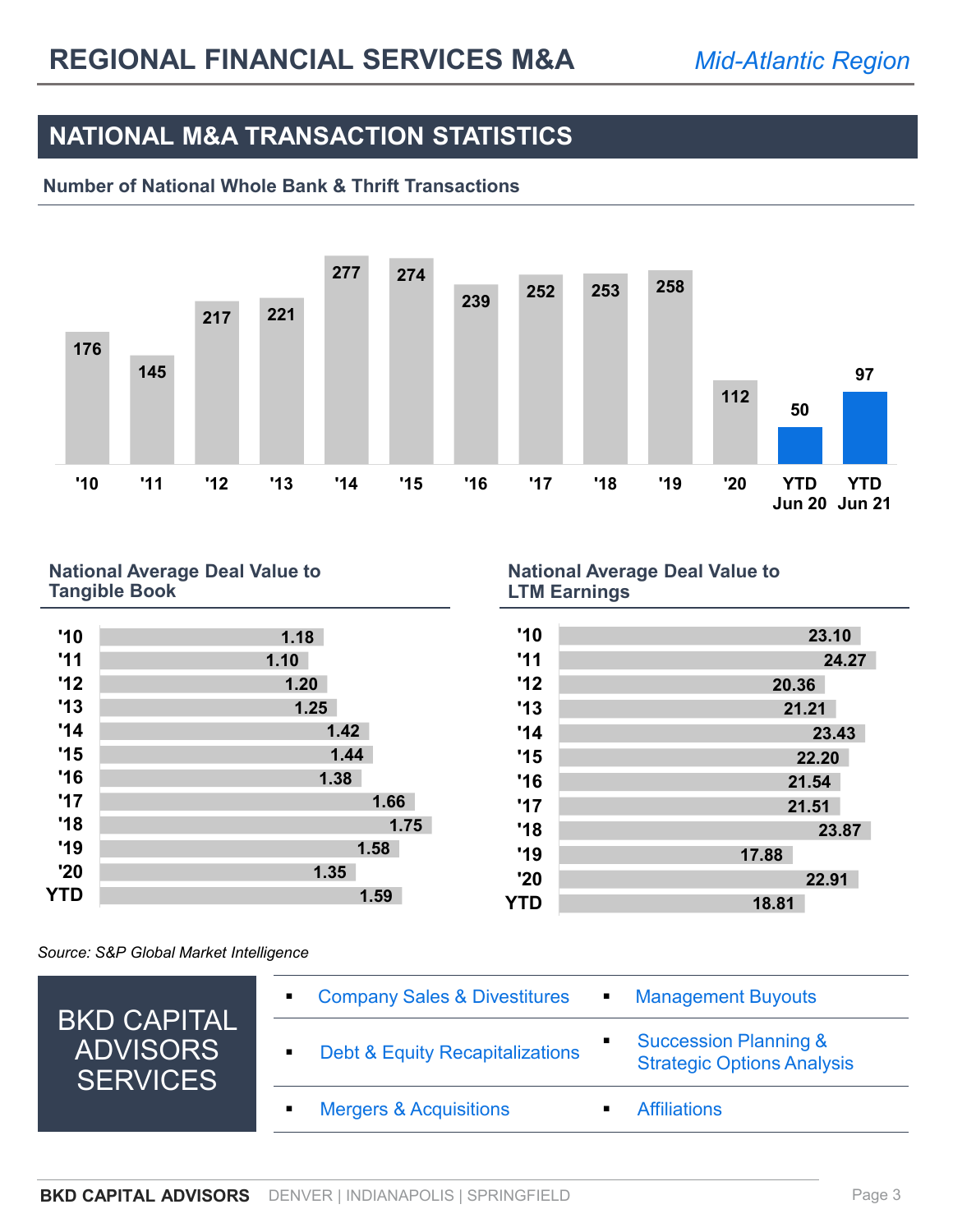## **NATIONAL M&A TRANSACTION STATISTICS BY ASSET SIZE**

**National Average Deal Value to Tangible Book**



#### **National Average Deal Value to LTM Earnings**



## **NATIONAL M&A TRANSACTION STATISTICS BY PERFORMANCE**



#### **National Average Deal Value to Tangible Book by Performance**

**National Average Deal Value to LTM Earnings by Performance\***



■ ROAA of 0.0% to 0.99% **■ ROAA Greater than 1.0%** 

*Source: S&P Global Market Intelligence*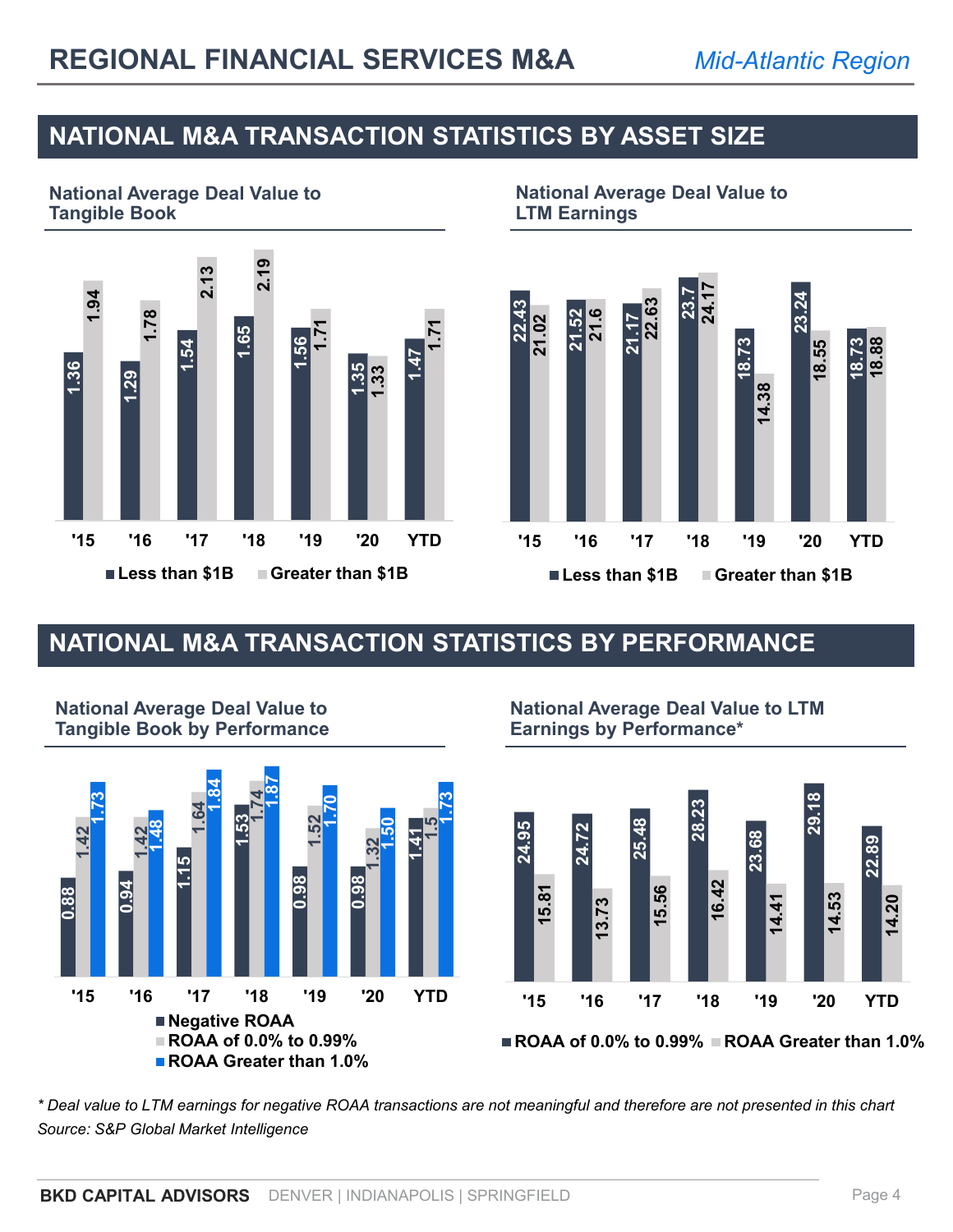### **NATIONAL BRANCH M&A TRANSACTION STATISTICS**





#### **National Branch Average Franchise Premium to Deposits**



*Source: S&P Global Market Intelligence*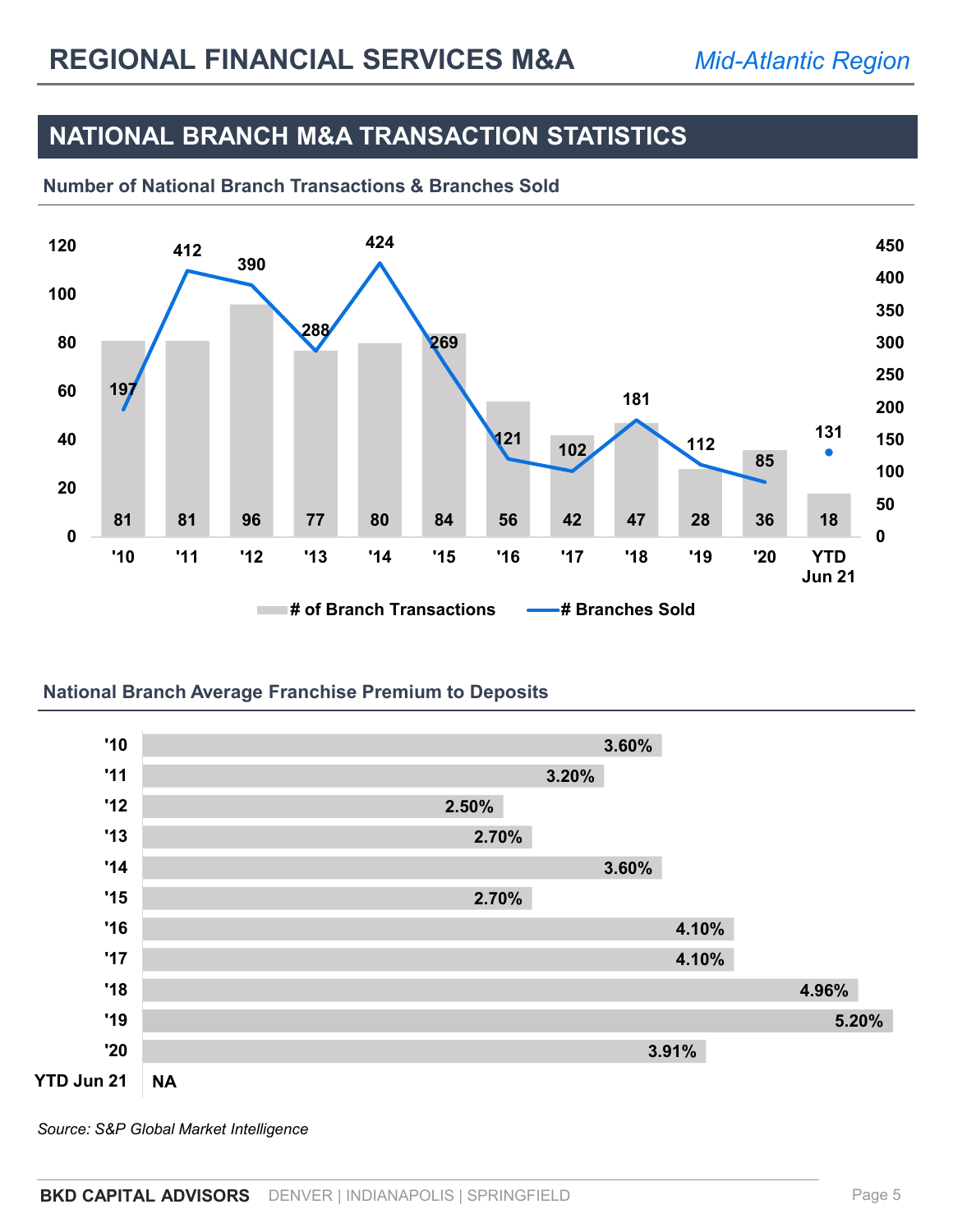## **REGIONAL PUBLICLY TRADED BANKING COMPANIES**

| <b>Name</b>                         | <b>Ticker</b> | <b>State</b> | <b>Total</b><br>Assets<br>(\$MM) | <b>Total</b><br><b>Equity</b><br>(\$MM) | <b>Stock</b><br><b>Price</b><br>6/30/21 | <b>Price</b><br><b>Change</b><br>YTD | <b>Price to</b><br><b>Tangible</b><br><b>Book</b> | <b>Price to</b><br><b>LTM</b><br><b>Earnings</b> | <b>Dividend</b><br>Yield | <b>Return</b><br>on<br><b>Assets</b> | <b>Return</b><br>on<br><b>Equity</b> | Equity/<br><b>Assets</b> |
|-------------------------------------|---------------|--------------|----------------------------------|-----------------------------------------|-----------------------------------------|--------------------------------------|---------------------------------------------------|--------------------------------------------------|--------------------------|--------------------------------------|--------------------------------------|--------------------------|
| JPMorgan Chase & Co.                | <b>JPM</b>    | NY           | 3,684,256                        | 286,386                                 | \$155.54                                | 22.4%                                | 236.56                                            | 12.35                                            | 2.31%                    | 1.36%                                | 17.42%                               | 7.61%                    |
| Citigroup Inc.                      | С             | NY           | 2,327,868                        | 202,910                                 | \$70.75                                 | 14.7%                                | 93.71                                             | 9.72                                             | 2.88%                    | 0.94%                                | 10.92%                               | 8.75%                    |
| The PNC Financial Services Group    | <b>PNC</b>    | PA           | 554,212                          | 54,685                                  | \$190.76                                | 28.0%                                | 198.50                                            | 9.96                                             | 2.41%                    | 1.25%                                |                                      | 11.10% 11.35%            |
| The Bank of New York Mellon         | BK            | <b>NY</b>    | 466,963                          | 45,625                                  | \$51.23                                 | 20.7%                                | 224.69                                            | 13.66                                            | 2.42%                    | 0.83%                                | 8.07%                                | 9.67%                    |
| <b>M&amp;T Bank Corporation</b>     | <b>MTB</b>    | NY           | 150,623                          | 16,720                                  | \$145.31                                | 14.1%                                | 176.51                                            | 12.81                                            | 3.03%                    | 1.20%                                |                                      | 10.73% 10.93%            |
| Signature Bank                      | <b>SBNY</b>   | <b>NY</b>    | 96,888                           | 6,845                                   | \$245.65                                | 81.6%                                | 240.38                                            | 21.68                                            | 0.91%                    | 0.94%                                | 12.37% 7.04%                         |                          |
| Popular, Inc.                       | <b>BPOP</b>   | <b>PR</b>    | 72,657                           | 5,815                                   | \$75.05                                 | 33.3%                                | 122.18                                            | 8.62                                             | 2.40%                    | 1.25%                                | 14.81% 8.82%                         |                          |
| New York Community Bancorp, Inc.    | <b>NYCB</b>   | NY           | 57,469                           | 6,916                                   | \$11.02                                 | 4.5%                                 | 132.53                                            | 9.84                                             | 6.17%                    | 1.08%                                |                                      | 8.86% 11.79%             |
| CIT Group Inc.                      | <b>CIT</b>    | NY           | 54,704                           | 6,036                                   | \$51.59                                 | 43.7%                                | 98.97                                             | 18.10                                            | 2.71%                    | 1.09%                                |                                      | 10.78% 10.38%            |
| <b>Valley National Bancorp</b>      | <b>VLY</b>    | <b>NY</b>    | 41,274                           | 4,738                                   | \$13.43                                 | 37.7%                                | 180.34                                            | 13.30                                            | 3.28%                    | 1.08%                                |                                      | 9.62% 11.32%             |
| F.N.B. Corporation                  | <b>FNB</b>    | <b>PA</b>    | 38,406                           | 5,036                                   | \$12.33                                 | 29.8%                                | 153.90                                            | 12.33                                            | 3.89%                    | 0.93%                                |                                      | 7.06% 12.88%             |
| <b>Sterling Bancorp</b>             | <b>STL</b>    | NY           | 29,144                           | 4,723                                   | \$24.79                                 | 37.9%                                | 176.13                                            | 15.89                                            | 1.13%                    | 1.20%                                |                                      | 7.79% 15.44%             |
| Investors Bancorp, Inc.             | <b>ISBC</b>   | <b>NJ</b>    | 26,802                           | 2,814                                   | \$14.26                                 | 35.0%                                | 132.16                                            | 13.20                                            | 3.93%                    | 1.10%                                |                                      | 10.72% 10.72%            |
| <b>Fulton Financial Corporation</b> | <b>FULT</b>   | <b>PA</b>    | 26,080                           | 2,693                                   | \$15.78                                 | 24.1%                                | 134.96                                            | 11.69                                            | 3.55%                    | 0.97%                                |                                      | 9.80% 10.17%             |
| First BanCorp.                      | <b>FBP</b>    | <b>PR</b>    | 21,370                           | 2,205                                   | \$11.92                                 | 29.3%                                | 123.67                                            | 16.33                                            | 2.35%                    | 1.14%                                |                                      | 9.43% 11.44%             |
| Average                             |               |              | 509,914                          | 43,610                                  | \$72.63                                 | 30.5%                                | 161.68                                            | 13.30                                            | 2.89%                    | 1.09%                                |                                      | 10.63% 10.55%            |

*Source: S&P Global Market Intelligence*

# **NATIONAL FAILED BANK STATISTICS**



*NMF refers to nonmeaningful figure Source: Federal Deposit Insurance Corporation*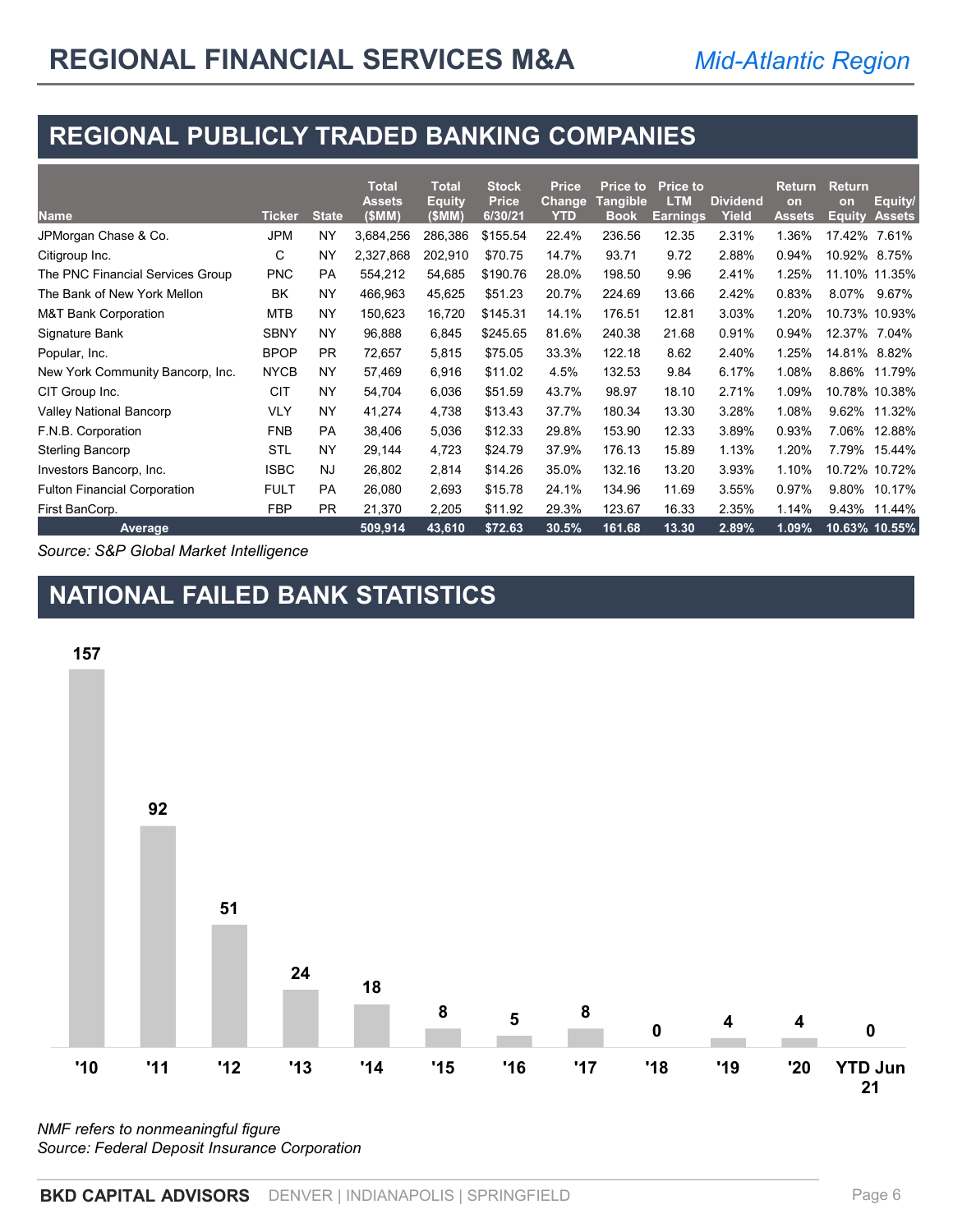## **BKD SERVICES**

# **Abundant services. Sheer precision.**

**BKD, LLP** offers a full range of services and industry-focused expertise to provide you with insightful solutions and help you stay a cut above the competition.

### **FINANCIAL**

#### **ASSURANCE & RISK**

- Audit, review, & compilations
- **Benchmarking**
- **Internal audit**
- Internal control studies
- **SEC filings**
- SOX 404 compliance

#### **CONSULTING**

- Accounting outsourcing
- **Budgeting & financial planning**
- Cost accounting
- **Employee benefit plan &** administering
- **ESOP feasibility analysis**
- **Forecasts & projections**

#### **FEDERAL & STATE TAX PLANNING & COMPLIANCE**

- **Corporate tax planning**
- **Inventory tax planning**
- R&D tax credit enhancements
- Real estate cost segregation studies
- Restructuring planning
- State & local tax planning

### **FORENSICS & VALUATION CONSULTING**

- **Strategic insolvency &** bankruptcy
- **Business valuations**
- **Fraud detection**
- **Litigation support**
- **Computer forensics**
- Data analytics

#### **INTERNATIONAL TAX STRATEGIES**

- DISC<sub>1</sub>
- **Expatriate assignment** services
- Foreign tax credit planning
- Global structuring support
- **Indirect global taxes**
- **Transfer pricing**

#### **INVESTMENT & FINANCIAL PLANNING**

- **Estate & gift planning**
- **Family tax planning**
- **Investment management**
- **Personal wealth planning**
- **Retirement planning**

#### **TRANSACTION SERVICES**

- **Financial diligence**
- **M&A tax structuring**
- **Federal, state, & local tax** diligence
- **Technology diligence**

#### **GROWTH & ADVISORY**

#### **INVESTMENT BANKING**

- **Mergers & acquisitions**
- Company sales & divestitures
- Debt & equity recapitalizations
- **Management buyouts**
- **Affiliations**
- **Succession planning**

### **Strategic options analysis ECONOMIC DEVELOPMENT**

- **Expansion projects**
- **Grants & public incentives**

#### **INTERNATIONAL MARKET**

- Development
- **Exporting**
- **Direct investment**
- **Licensing**
- **Acquisitions**

### **BKD OPTICS**

#### **BUSINESS PERFORMANCE INTELLIGENCE**

- Data extraction & analysis
- **Business activity analysis**
- Cost & profitability reporting
- Business strengths, values, & opportunity planning

### **TECHNOLOGY**

#### **APPLICATIONS SOFTWARE**

- Sage
- Sage Intacct
- **Microsoft Dynamics CRM**
- Microsoft Dynamics F&O
- Microsoft Dynamics GP & Business Central

#### **IT RISK SERVICES**

- Virtual CIO
- **IT audits & general control testing**
- Cyber risk assessment
- **Penetration testing**
- **Incident response**
- **Regulatory compliance**